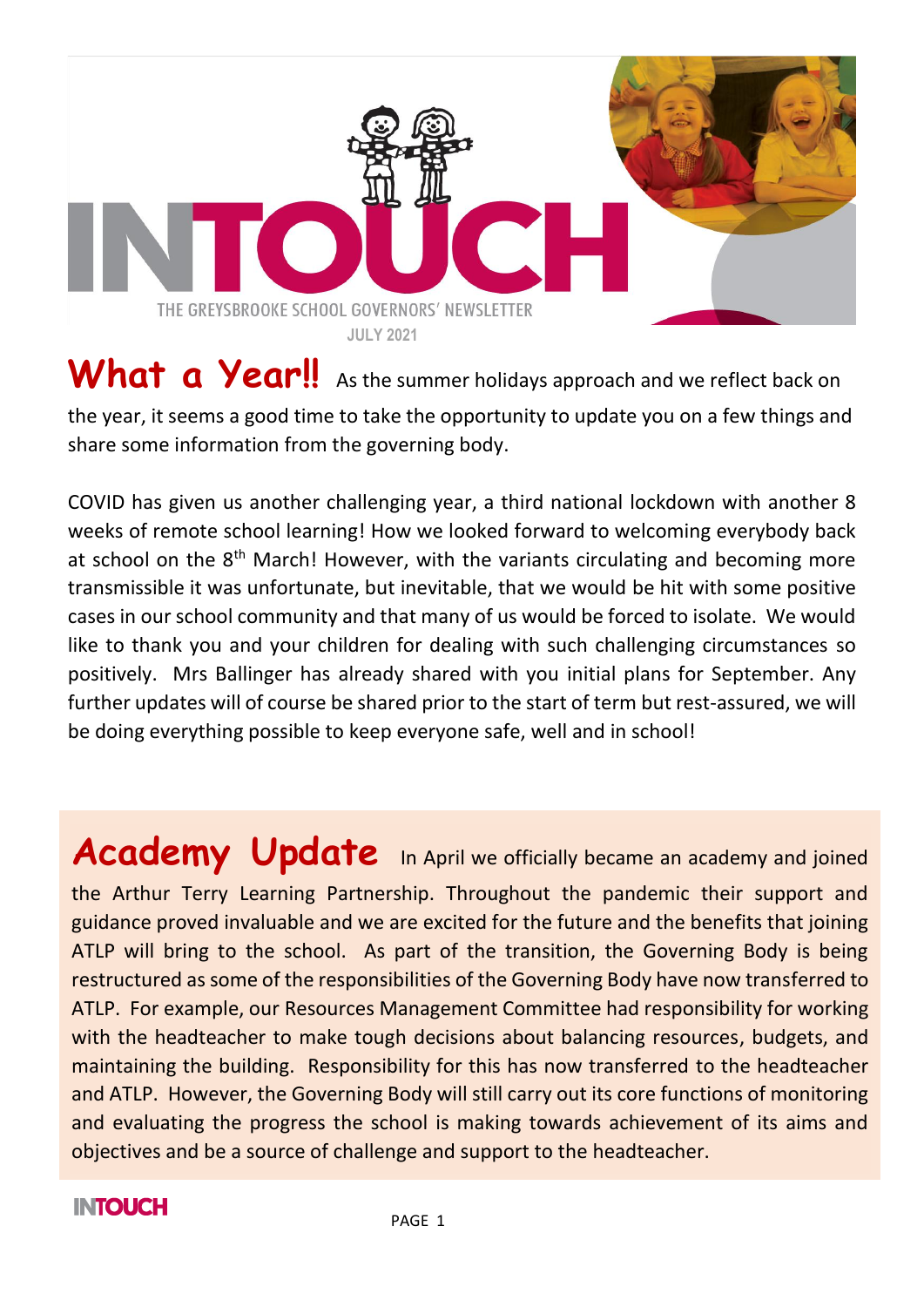



### **Our New Look Governing Body**

At Greysbrooke we are so fortunate in having a team of governors that not only bring a wealth of experience and skills, but who are incredibly supportive of the school and its staff. Our restructured Governing Body will be slimmer than before, with just 7 members and will comprise: the Headteacher; 2 parent governors; 1 staff governor and 3 co-opted governors. Many of our governors have been in post for much longer than a single 4-year term of office, and with the reorganisation some feel that it is the right time to step down and let a new generation take the school forward.

### **Farewell and a Huge Thankyou to…**



#### **Kate**

Kate has been a familiar face on the Governing Body for the last 8 years both as Parent Governor and Vice Chair. Kate runs her own marketing and communications business and the Governing Body has benefitted enormously from her business and people skills. We are so appreciative of the welfare support she has provided to staff during the pandemic.



#### **Lynda**

Lynda chaired our Teaching and Learning Committee. As a former teacher, deputy head and educational advisor, the Governing Body has benefitted hugely from her educational knowledge and experience since she joined in 2017.

## **A New Chair of Governors….**



After 8 years, Pete Hedges will also be stepping down from the Chairs position and during the course of the Autumn term will hand over to Joanne Swinton.

For those of you who don't know me I'm Mum to Hannah in Year 3 and joined as Parent Governor when Hannah started reception. I am a Chartered Chemical Engineer and before having Hannah worked for Shell Oil as a process Engineer at their Ellesmere Port Oil Refinery. Having taken a career break I've been in the fortunate position of being able to volunteer and devote time to our school. Over the last four years as well as being Parent Governor I've also been the Vice Chair of the Finance committee, the Health and Safety Link Governor and joined the Strategy Committee during the Academisation process.

With the centralised support provided by ATLP, school governors will now be able to focus more on supporting the school with their specific priorities, in order to ensure that every child meets their full potential. I'm always around school picking up and dropping off Hannah, so please feel free to catch me on the playground if you have any questions. However, I do need to update my official school photograph as my hair is substantially longer since lockdown! It's been a tough year so I do hope you all have a lovely summer and we can feel a bit more normal in September.